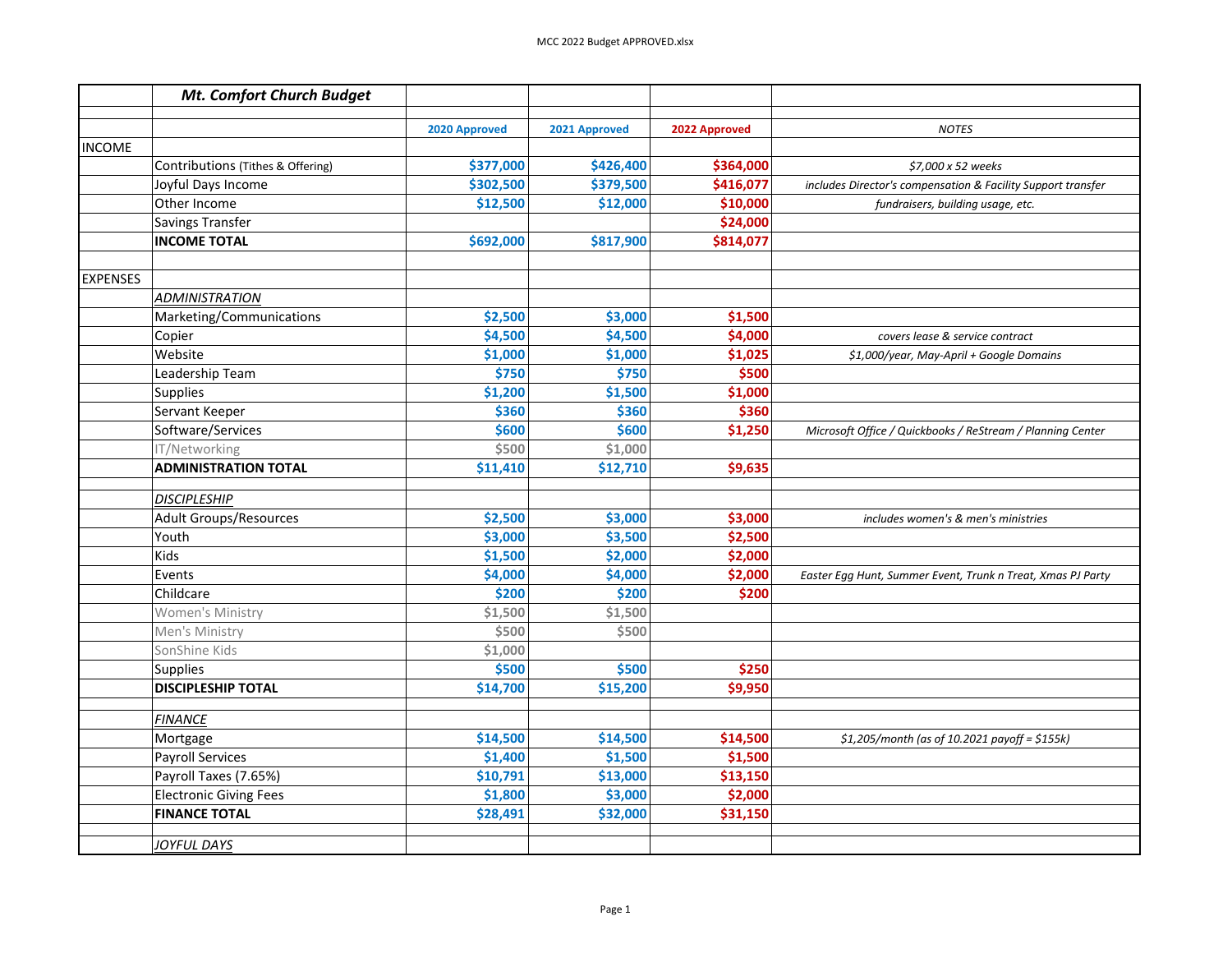| <b>Staffing</b>                |                                      | \$226,200 | \$306,370 | \$330,040 |                                                              |
|--------------------------------|--------------------------------------|-----------|-----------|-----------|--------------------------------------------------------------|
| Admin                          |                                      | \$9,300   | \$9,300   | \$12,000  |                                                              |
| Programming                    |                                      | \$11,400  | \$11,400  | \$12,500  |                                                              |
| Equipment                      |                                      |           |           | \$4,000   |                                                              |
| Food                           |                                      | \$10,600  | \$6,400   | \$8,000   |                                                              |
| <b>JOYFUL DAYS TOTAL</b>       |                                      | \$257,500 | \$333,470 | \$366,540 | does not include Director's compensation or Facility Support |
|                                |                                      |           |           |           |                                                              |
| <b>MISSIONS &amp; OUTREACH</b> |                                      |           |           |           |                                                              |
| In-Reach / Outreach            |                                      | \$2,000   | \$1,000   | \$1,500   | church family & community support                            |
| Out-Reach                      |                                      | \$3,000   | \$1,000   |           |                                                              |
| Fellowship/Events              |                                      | \$1,000   | \$1,000   | \$750     | pitch-in dinners, funeral dinners, etc.                      |
| Conference Tithe (5%)          |                                      | \$18,850  | \$21,320  | \$18,200  |                                                              |
| District Tithe (1.5%)          |                                      | \$5,655   | \$6,396   | \$5,460   |                                                              |
|                                | <b>MISSIONS &amp; OUTREACH TOTAL</b> | \$30,505  | \$30,716  | \$25,910  |                                                              |
| SPRC/PERSONNEL                 |                                      |           |           |           |                                                              |
| Lead Pastor (EM)               |                                      |           |           |           |                                                              |
| Salary                         |                                      | \$55,755  | \$59,255  | \$59,255  |                                                              |
| Housing                        |                                      | \$23,500  | \$25,000  | \$25,000  |                                                              |
| Prof. Reimbursement            |                                      | \$2,750   | \$2,750   | \$2,750   |                                                              |
|                                | Church Health Insurance Portion      | \$15,600  | \$15,912  | \$16,092  |                                                              |
| <b>Church Pension Portion</b>  |                                      | \$12,681  | \$13,481  | \$13,481  |                                                              |
| Associate Pastor               |                                      |           |           |           |                                                              |
| Salary                         |                                      | \$18,000  | \$26,000  |           |                                                              |
| Prof. Reimbursement            |                                      | \$1,500   |           |           |                                                              |
| Discipleship Dir. (MC)         |                                      | \$22,050  | \$22,050  | \$22,050  |                                                              |
| Joyful Days Director (CS)      |                                      | \$28,600  | \$31,000  | \$32,000  |                                                              |
| Worship Leader. (JJ)           |                                      | \$9,450   | \$22,000  | \$22,000  |                                                              |
| Communications Dir. (JJ)       |                                      |           |           | \$6,000   |                                                              |
| Traditional Worship Dir.       |                                      |           |           |           |                                                              |
| Accompanist (JS) - \$100/week  |                                      | \$4,000   | \$5,200   | \$1,200   |                                                              |
| Kids Ministry Leader (MR)      |                                      | \$6,000   | \$6,000   | \$6,000   |                                                              |
|                                | Youth Ministry Co-Leaders (JC & VT)  | \$6,000   | \$7,200   | \$9,000   |                                                              |
| Office Manager (SM)            |                                      | \$27,000  | \$28,500  | \$29,500  |                                                              |
| On-Call Event Liaison (CS)     |                                      | \$2,400   | \$2,400   | \$2,400   |                                                              |
| A/V Intern (BC)                |                                      | \$6,000   |           |           |                                                              |
| Custodian   Philly (BA)        |                                      |           | \$3,300   | \$3,300   |                                                              |
|                                | Custodian   Mt. Comfort (JM)         | \$10,800  | \$12,000  | \$14,400  |                                                              |
| <b>Staff Continuing Ed</b>     |                                      | \$2,000   | \$2,000   | \$1,000   |                                                              |
| <b>Staff Bonuses</b>           |                                      | \$2,000   | \$2,000   | \$1,500   |                                                              |
| <b>Background Checks</b>       |                                      | \$250     | \$250     | \$200     |                                                              |
| <b>SPRC TOTAL</b>              |                                      | \$256,336 | \$286,298 | \$267,128 |                                                              |